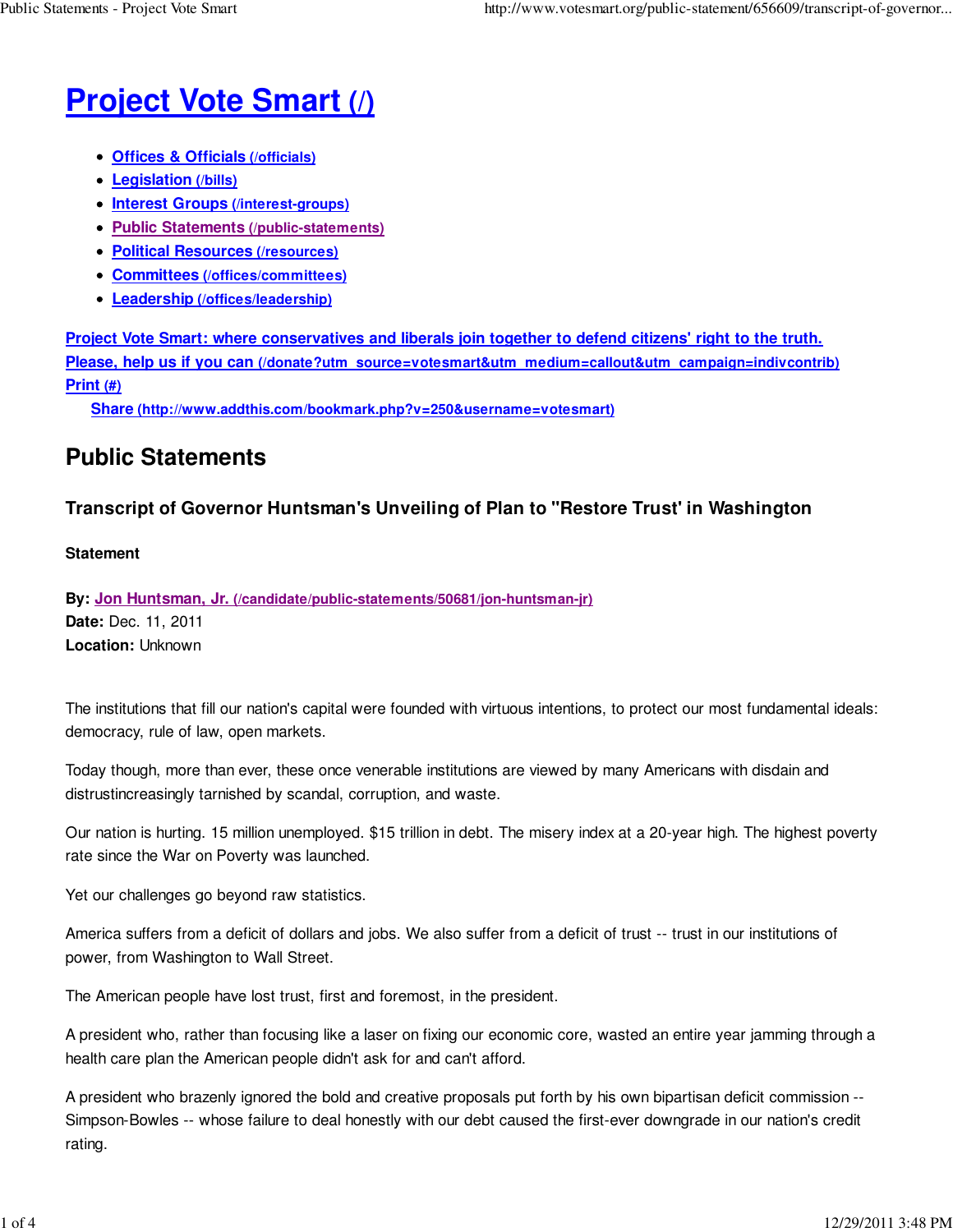A president who has employed the same crony politics he once decried; who has used public dollars to pay off campaign contributors like Solyndra; and who has been willing, through his National Labor Relations Board, to sacrifice American jobs to appease union allies.

The people have lost trust in Congress, and their ability to come together for the common good -- dysfunction evidenced by the supercommittee's recent failure.

They've lost trust in our tax code, riddled with carve-outs and pay-outs for special interests.

They've lost trust in our wars, wondering why we are risking blood and treasure nation-building abroad, instead of rebuilding our own nation.

They've lost trust in Wall Street and their regulators, whose failings led to a taxpayer bailout that defies the core principles of our capitalist economy: free markets, competition, accountability, and failure.

Above all, people have lost trust that their elected leaders in this city are working for them.

Rather than a limited, efficient government that serves the public's interest, Washington has grown bloated and bureaucratic, captured and corrupted by swarms of lobbyists, influence-peddlers and crony capitalists.

People see the revolving door between Capitol Hill and K Street, where the overseers and the overseen morph into each other; where the best-connected perpetuate their government preferences, whether they be bank bailouts or outdated weapons systems; where former congressmen earn millions of dollars lobbying and consulting for entities they once regulated.

The American people have been let down, time and again. They have lost confidence in how our nation is run. As a result, anxiety and worry have filled our nation's psyche.

We are a country divided, and suffering from self-doubt.

Yet we cannot let this temporary anguish diminish who we are as a nation.

America exceptionalism is built on our ability to rebound from adversity, and overcome any challenge thrown our way.

Correcting our course, and restoring trust with the American people, will take more than rhetoric and slogans. It will take a bold vision, and reforms equal to the historic challenges we face.

That is what I am offering the American people.

1. I will begin with reform of our 17,000 page tax code. I will eliminate every last loophole, subsidy and carve-out. I will use that revenue to lower rates across the board, for individuals and businesses. I will create a tax code that is flatter and simpler; one that opens up economic opportunities for all our citizens, makes us more competitive, and ends corporate welfare and crony capitalism, once and for all.

2. I will deal honestly with our mounting debt by cutting spending in every corner of government, leaving no sacred cow untouched. I will reform entitlement programs -- based on the Ryan Plan -- while holding true to our nation's commitments to those in or near retirement.

3. I will ensure that no financial entity is too-big-to-fail. I will do this by breaking up the big banks on Wall Street, so that never again -- never again -- are taxpayers held hostage by a Sophie's Choice: massive bailouts, or economic calamity.

4. I will fulfill a promise presidents have made for six decades, and adopt a comprehensive energy strategy that frees us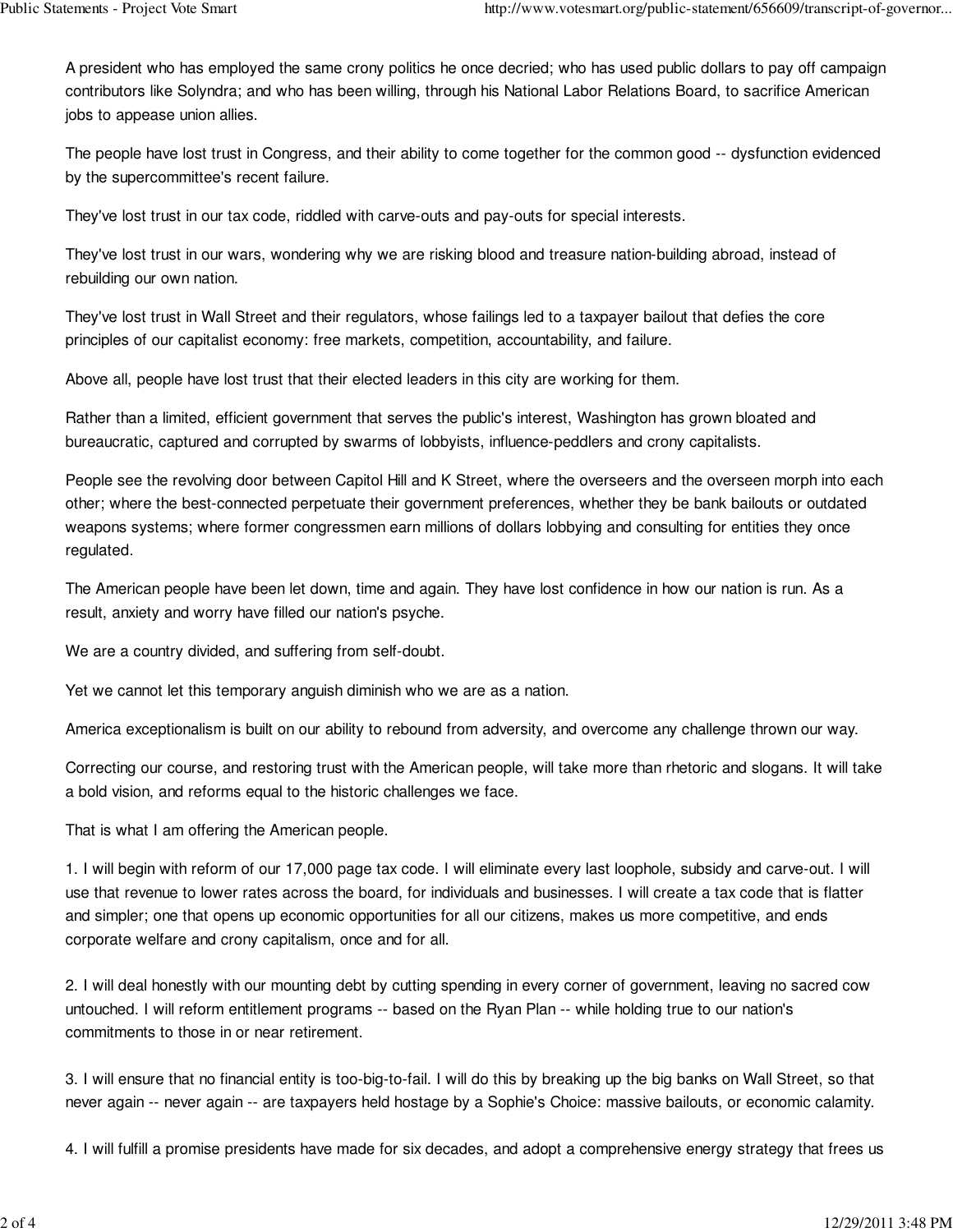from foreign oil, that eliminates all energy subsidies, and that levels the playing field for competing fuels and technologies.

5. All too often our regulatory framework becomes another tool for special interests seeking to use the state to protect privileges and insulate themselves from competition. I will systematically streamline regulations in order to create a free, fair and competitive marketplace.

6. I will bring our troops home from Afghanistan, while leaving behind an appropriately-sized counterterrorist presence. And I will set our military strategy and budgets based on long-term threats and vulnerabilities, not on spending patterns developed decades ago and reinforced today by armies of lobbyists.

7. Finally, in order to ensure that government responds to all its citizens with the same level of urgency and fairness, and to lessen the influence of special interests, I will send to Congress a "Citizen Legislature Act."

I will propose a constitutional amendment imposing term limits on members of Congress: six two-year terms in the House, two six-year terms in the Senate.

I will ban members of Congress and Cabinet officers from lobbying for four years following their departure.

I will seek a lifetime ban on Congress members and Cabinet officers lobbying on any issue where they had significant responsibility.

And I will also require them to publicly release all income for four years following their service.

We must save capitalism from crony capitalists, and return to our Founder's vision of a limited government that protects free markets and provides a level playing field of opportunity.

Turning this vision into reality will require a consistent, principled leader who can unite the American people around these common goals.

Someone who has earned trust by delivering upon their promises.

I campaigned for governor on a 10-point plan to fix the economy. And I delivered.

I signed historic tax reform, including a flat tax. I balanced budgets, cut waste, and tripled our state's savings account. As a result, our economy grew at triple the national rate and led the nation in job growth.

Hope and change are easily promised. But trust must be earned and built over time.

The president came to office with a mandate to restore trust in Washington, yet his inexperience and failure to lead have left us worse off. He promised to change Washington, and then immediately succumbed to the partisanship, corporate handouts, bailouts, and spending that have made it so reviled.

My opponents offer no better.

Governor Romney will say anything to earn the voters trust. We are in this mess because there are already enough people in Washington who make a career out of telling people what they want to hear.

Newt Gingrich is a product of that same Washington, who participated in the excesses of our broken and polarized political system.

You may not agree with me on every single issue.